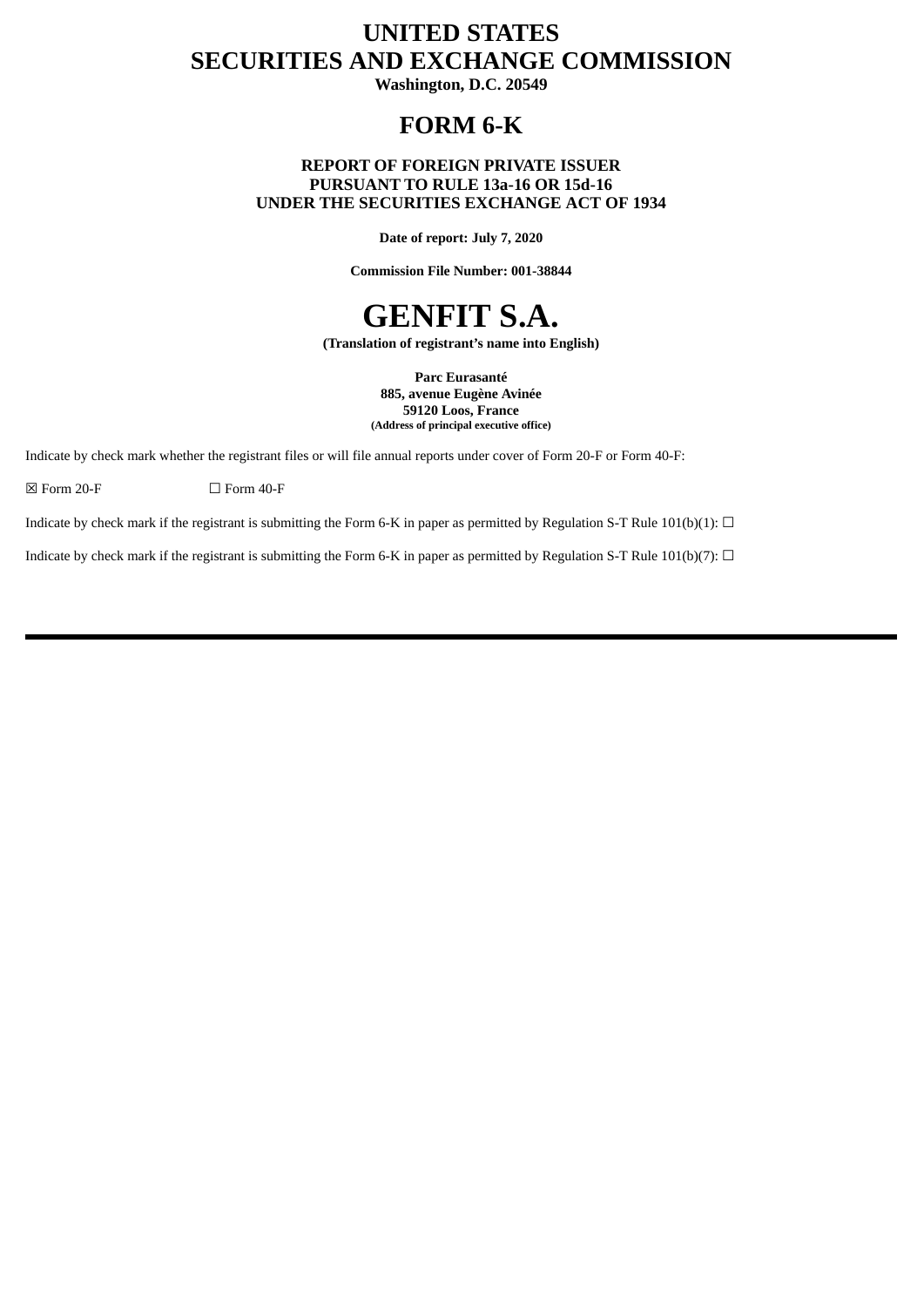[99.1](#page-3-0) Press [Release](#page-3-0) dated July 7, 2020.

**Exhibit Description**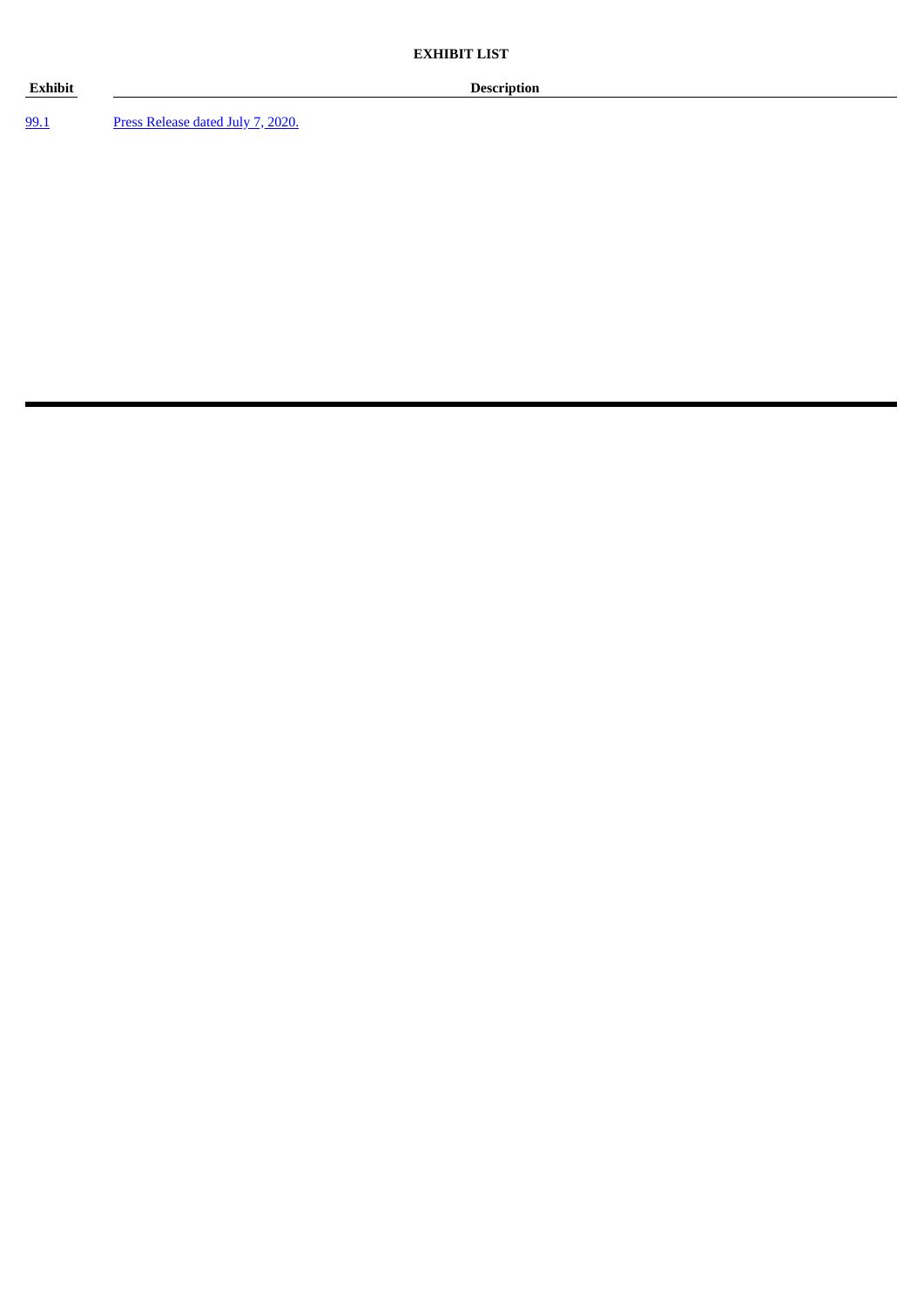## **SIGNATURES**

Pursuant to the requirements of the Securities Exchange Act of 1934, the registrant has duly caused this report to be signed on its behalf by the undersigned, thereunto duly authorized.

# **GENFIT S.A.**

Date: July 7, 2020 **By:** *S/ Pascal PRIGENT* 

Name: Pascal PRIGENT Title: Chief Executive Officer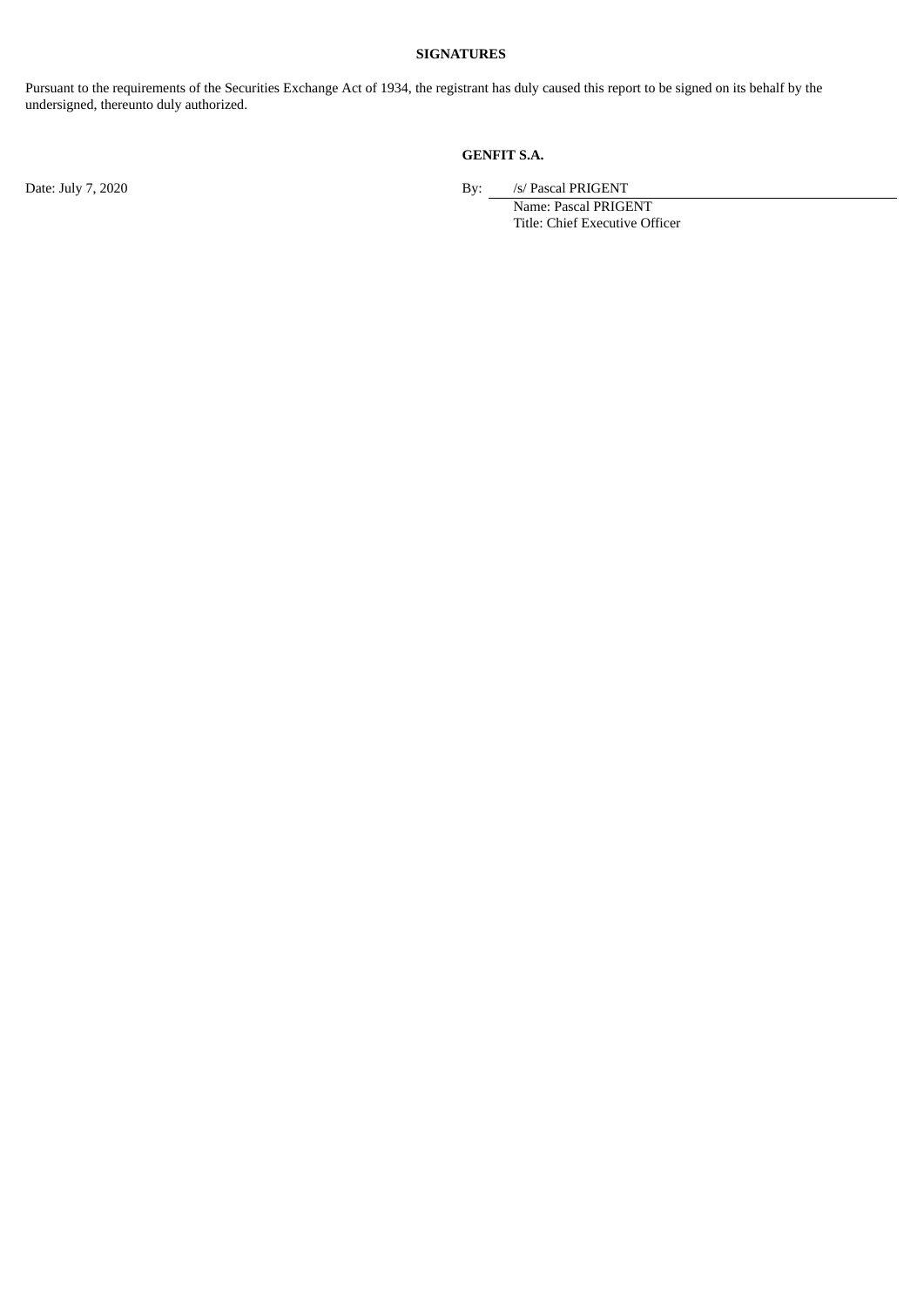

<span id="page-3-0"></span>

# **GENFIT: Enhances Board of Directors with Two Strategic Appointments**

Lille (France), Cambridge (Massachusetts, United States), July 7, 2020 - GENFIT (Nasdaq and Euronext: GNFT), a late-stage biopharmaceutical company dedicated to improving the lives of patients with metabolic and liver diseases, today announced, following its annual Shareholders Meeting, the appointment of Ms. Katherine Kalin and Mr. Eric Baclet to the company's Board of Directors. Together, they bring more than 50 years of combined pharmaceutical experience and deep subject matter expertise that will aid in the next phase of Genfit's growth.

Pascal Prigent, CEO of GENFIT, noted: "We are delighted to announce the appointments of Katherine and Eric to the board. Both bring a wealth of highly relevant life science industry experience. Ms. Kalin has extensive strategic and financial management experience in both pharmaceutical and diagnostic solutions, with a deep understanding of the U.S. market. Mr. Baclet has a broad experience covering therapeutic drug development, as well as commercial management in several markets, including China. Both will bring strong knowledge bases and strategic insights as the company works to *determine the next corporate steps that will shape its transformation."*

Ms. Kalin's healthcare industry expertise spans diagnostics, medical devices, and pharmaceuticals. Ms. Kalin is currently a director on the boards of Clinical Genomics, a molecular diagnostic firm, Brown Advisory, a strategic advisory and investment firm, and Primari Analytics, a startup in artificial intelligence. From 2012-17, Ms. Kalin led corporate strategy at Celgene, a global biopharmaceutical company, for 5 1/2 years. Prior to that, Ms. Kalin held executive leadership roles in marketing, sales, strategy and new business development at Johnson & Johnson (J&J) from 2002 to 2011. Prior to J&J, Ms. Kalin served as a Partner at McKinsey and Company, a global management consulting firm, where she negotiated and led consulting assignments, as a strategic advisor to pharmaceutical, medical device and other healthcare companies.

Mr. Eric Baclet has over 30 years of experience with Eli Lilly in international drug development, management, and commercialization, all expertise he gained as President and General Manager of Lilly Italia, General Manager of Lilly China, VP of Global Marketing, and Executive Directorship of International Marketing, to name a few. Throughout his tenure at Eli Lilly, Mr. Baclet spearheaded international drug launches across multiple geographies, and led multi-disciplinary teams involved in biopharmaceutical value-chain management in more than seven countries.

Jean-Francois Mouney, Chairman of the Board, added: "The Board is thrilled to welcome Katherine and Eric. We look forward to working with Pascal *and the GENFIT team to help the company*

**GENFIT** | 885 Avenue Eugène Avinée, 59120 Loos - FRANCE | +333 2016 4000 | www.genfit.com 1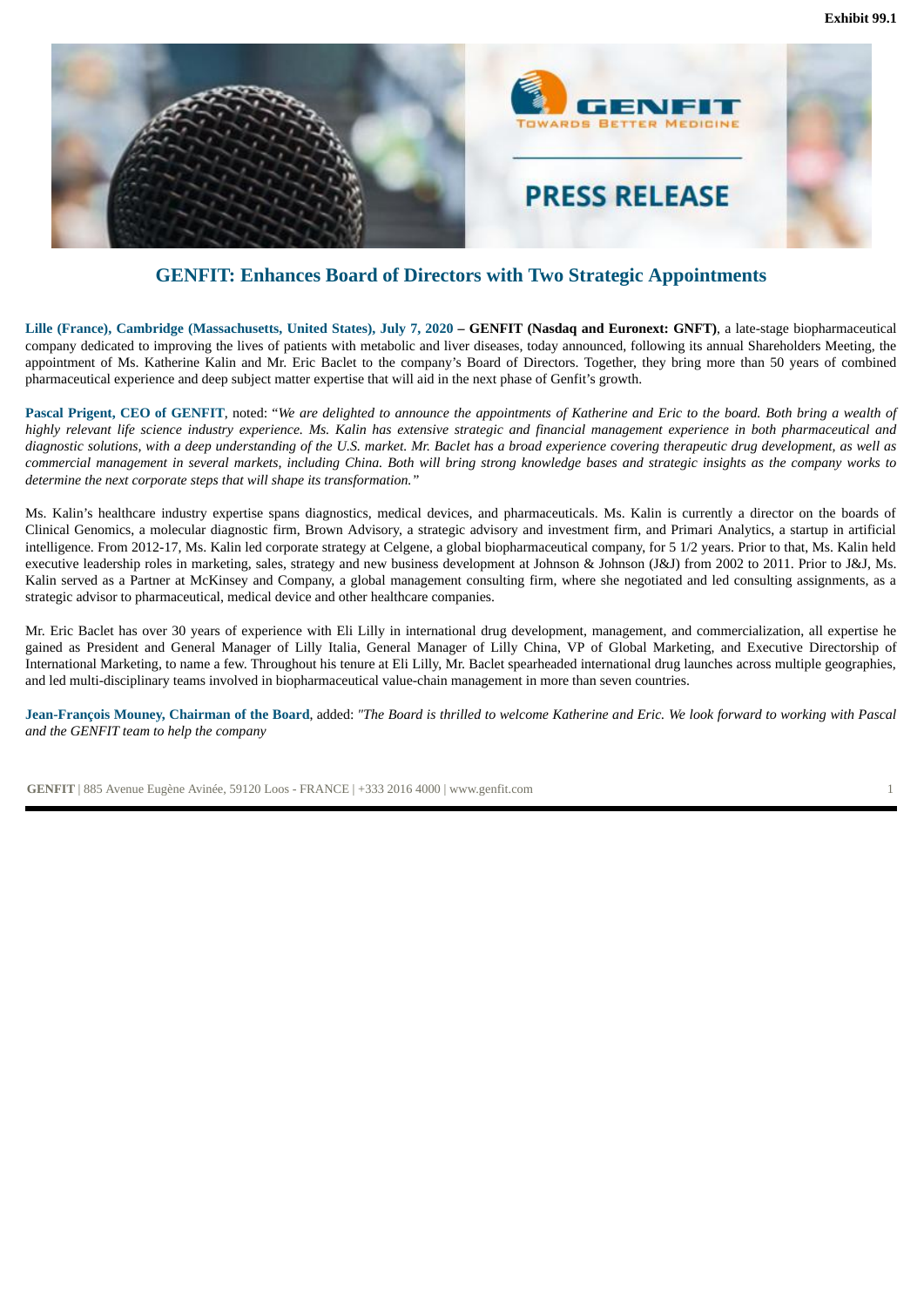

*build value and succeed in its development programs in therapeutic areas with high unmet medical need."*

#### **ABOUT GENFIT**

GENFIT is a late-stage biopharmaceutical company dedicated to the discovery and development of innovative therapeutic and diagnostic solutions in metabolic and liver related diseases where there are considerable unmet medical needs, corresponding to a lack of approved treatments. GENFIT is a pioneer in the field of nuclear receptor-based drug discovery, with a rich history and strong scientific heritage spanning more than two decades. Its drug candidate, elafibranor, is currently being evaluated in a pivotal Phase 3 clinical trial ("RESOLVE-IT") as a potential treatment for NASH and GENFIT plans to initiate a Phase 3 clinical trial of elafibranor in patients with PBC. As part of GENFIT's comprehensive approach to clinical management of patients with NASH, the Company is also developing a new, non-invasive blood-based diagnostic technology, NIS4™, which, if approved, could enable easier identification of patients with at-risk NASH. With facilities in Lille and Paris, France, and Cambridge, MA, USA, the Company has approximately 200 employees. GENFIT is a publicly traded company listed on the Nasdaq Global Select Market and on compartment B of Euronext's regulated market in Paris (Nasdaq and Euronext: GNFT). www.genfit.com

#### **FORWARD LOOKING STATEMENTS**

This press release contains certain forward-looking statements, including those within the meaning of the Private Securities Litigation Reform Act of 1995, with respect to GENFIT, including statements about the Company's next development and transformation steps, its potential to create value, and new Directors' contribution to value creation. The use of certain words, including "believe," "potential," "expect" and "will" and similar expressions, is intended to identify forward-looking statements. Although the Company believes its expectations are based on the current expectations and reasonable assumptions of the Company's management, these forward-looking statements are subject to numerous known and unknown risks and uncertainties, which could cause actual results to differ materially from those expressed in, or implied or projected by, the forward-looking statements. These risks and uncertainties include, among other things, the uncertainties inherent in research and development, including related to safety, biomarkers, progression of, and results from, its ongoing and planned clinical trials, review and approvals by regulatory authorities of its drug and diagnostic candidates and the Company's continued ability to raise capital to fund its development, as well as those risks and uncertainties discussed or identified in the Company's public filings with the French Autorité des

**GENFIT** | 885 Avenue Eugène Avinée, 59120 Loos - FRANCE | +333 2016 4000 | www.genfit.com 2